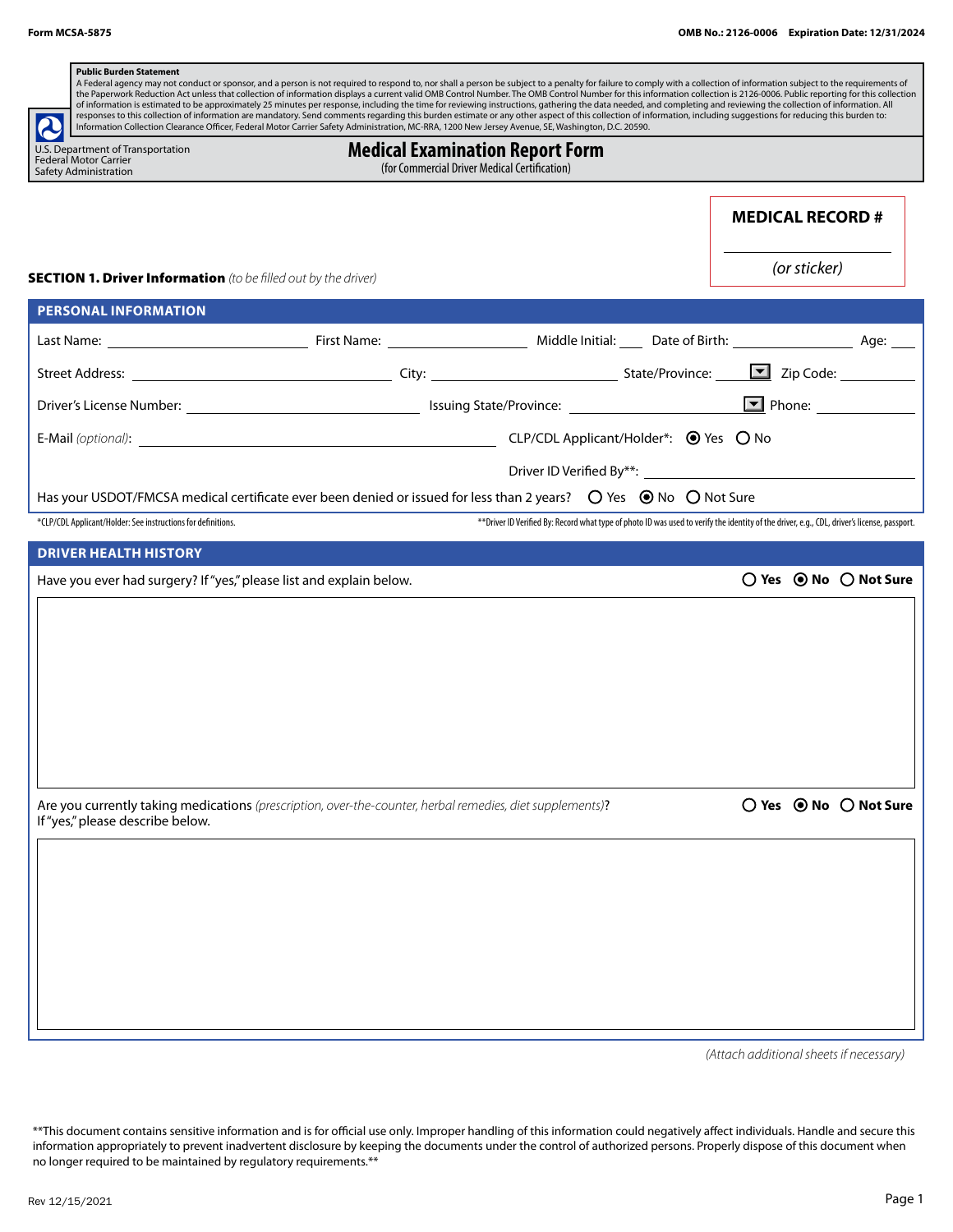| Form MCSA-5875                                                                                                         |   |                                  | OMB No.: 2126-0006 Expiration Date: 12/31/2024                                                                                                                                                                                                                                                                                                                                                                                                                                    |   |                           |
|------------------------------------------------------------------------------------------------------------------------|---|----------------------------------|-----------------------------------------------------------------------------------------------------------------------------------------------------------------------------------------------------------------------------------------------------------------------------------------------------------------------------------------------------------------------------------------------------------------------------------------------------------------------------------|---|---------------------------|
| Last Name:                                                                                                             |   |                                  | DOB:<br>Exam Date:                                                                                                                                                                                                                                                                                                                                                                                                                                                                |   |                           |
| <b>DRIVER HEALTH HISTORY</b> (continued)                                                                               |   |                                  |                                                                                                                                                                                                                                                                                                                                                                                                                                                                                   |   |                           |
| Do you have or have you ever had:                                                                                      |   | <b>Not</b><br><b>Yes No Sure</b> |                                                                                                                                                                                                                                                                                                                                                                                                                                                                                   |   | Not<br><b>Yes No Sure</b> |
| 1. Head/brain injuries or illnesses (e.g., concussion)                                                                 |   |                                  | 16. Dizziness, headaches, numbness, tingling, or memory                                                                                                                                                                                                                                                                                                                                                                                                                           | ◯ |                           |
| 2. Seizures/epilepsy                                                                                                   |   | O                                | loss                                                                                                                                                                                                                                                                                                                                                                                                                                                                              |   |                           |
| 3. Eye problems (except glasses or contacts)                                                                           |   |                                  | 17. Unexplained weight loss                                                                                                                                                                                                                                                                                                                                                                                                                                                       |   | O                         |
| 4. Ear and/or hearing problems                                                                                         |   |                                  | 18. Stroke, mini-stroke (TIA), paralysis, or weakness                                                                                                                                                                                                                                                                                                                                                                                                                             |   | O                         |
| 5. Heart disease, heart attack, bypass, or other heart<br>problems                                                     |   | Ő                                | 19. Missing or limited use of arm, hand, finger, leg, foot, toe<br>20. Neck or back problems                                                                                                                                                                                                                                                                                                                                                                                      |   | O<br>O                    |
| 6. Pacemaker, stents, implantable devices, or other heart<br>procedures                                                |   | O                                | 21. Bone, muscle, joint, or nerve problems<br>22. Blood clots or bleeding problems                                                                                                                                                                                                                                                                                                                                                                                                |   | O<br>O                    |
| 7. High blood pressure                                                                                                 |   |                                  | 23. Cancer                                                                                                                                                                                                                                                                                                                                                                                                                                                                        |   | O                         |
| 8. High cholesterol                                                                                                    |   |                                  |                                                                                                                                                                                                                                                                                                                                                                                                                                                                                   |   | O                         |
| 9. Chronic (long-term) cough, shortness of breath, or<br>other breathing problems                                      |   |                                  | 24. Chronic (long-term) infection or other chronic diseases<br>25. Sleep disorders, pauses in breathing while asleep,<br>daytime sleepiness, loud snoring                                                                                                                                                                                                                                                                                                                         |   | Ő                         |
| 10. Lung disease (e.g., asthma)                                                                                        |   |                                  | 26. Have you ever had a sleep test (e.g., sleep apnea)?                                                                                                                                                                                                                                                                                                                                                                                                                           |   | O                         |
| 11. Kidney problems, kidney stones, or pain/problems<br>with urination                                                 |   | Ő                                | 27. Have you ever spent a night in the hospital?                                                                                                                                                                                                                                                                                                                                                                                                                                  |   |                           |
| 12. Stomach, liver, or digestive problems                                                                              |   | O                                | 28. Have you ever had a broken bone?                                                                                                                                                                                                                                                                                                                                                                                                                                              |   |                           |
| 13. Diabetes or blood sugar problems                                                                                   |   | O                                | 29. Have you ever used or do you now use tobacco?                                                                                                                                                                                                                                                                                                                                                                                                                                 |   |                           |
| Insulin used                                                                                                           |   | O                                | 30. Do you currently drink alcohol?                                                                                                                                                                                                                                                                                                                                                                                                                                               |   |                           |
| 14. Anxiety, depression, nervousness, other mental health<br>problems                                                  | O | O                                | 31. Have you used an illegal substance within the past<br>two years?                                                                                                                                                                                                                                                                                                                                                                                                              |   |                           |
| 15. Fainting or passing out                                                                                            |   |                                  | 32. Have you ever failed a drug test or been dependent<br>on an illegal substance?                                                                                                                                                                                                                                                                                                                                                                                                |   |                           |
| Other health condition(s) not described above:                                                                         |   |                                  | ○ Yes ● No ○ Not Sure                                                                                                                                                                                                                                                                                                                                                                                                                                                             |   |                           |
| Did you answer "yes" to any of questions 1-32? If so, please comment further on those health conditions below:         |   |                                  | ○ Yes ● No ○ Not Sure                                                                                                                                                                                                                                                                                                                                                                                                                                                             |   |                           |
|                                                                                                                        |   |                                  | (Attach additional sheets if necessary)                                                                                                                                                                                                                                                                                                                                                                                                                                           |   |                           |
| <b>CMV DRIVER'S SIGNATURE</b>                                                                                          |   |                                  |                                                                                                                                                                                                                                                                                                                                                                                                                                                                                   |   |                           |
|                                                                                                                        |   |                                  | I certify that the above information is accurate and complete. I understand that inaccurate, false or missing information may invalidate the examination<br>and my Medical Examiner's Certificate, that submission of fraudulent or intentionally false information is a violation of 49 CFR 390.35, and that submission<br>of fraudulent or intentionally false information may subject me to civil or criminal penalties under 49 CFR 390.37 and 49 CFR 386 Appendices A and B. |   |                           |
| Driver's Signature:                                                                                                    |   |                                  |                                                                                                                                                                                                                                                                                                                                                                                                                                                                                   |   |                           |
| <b>SECTION 2. Examination Report</b> (to be filled out by the medical examiner)<br><b>DRIVER HEALTH HISTORY REVIEW</b> |   |                                  |                                                                                                                                                                                                                                                                                                                                                                                                                                                                                   |   |                           |
| driver's safe operation of a commercial motor vehicle (CMV).                                                           |   |                                  | Review and discuss pertinent driver answers and any available medical records. Comment on the driver's responses to the "health history" questions that may affect the                                                                                                                                                                                                                                                                                                            |   |                           |
|                                                                                                                        |   |                                  |                                                                                                                                                                                                                                                                                                                                                                                                                                                                                   |   |                           |

*(Attach additional sheets if necessary)*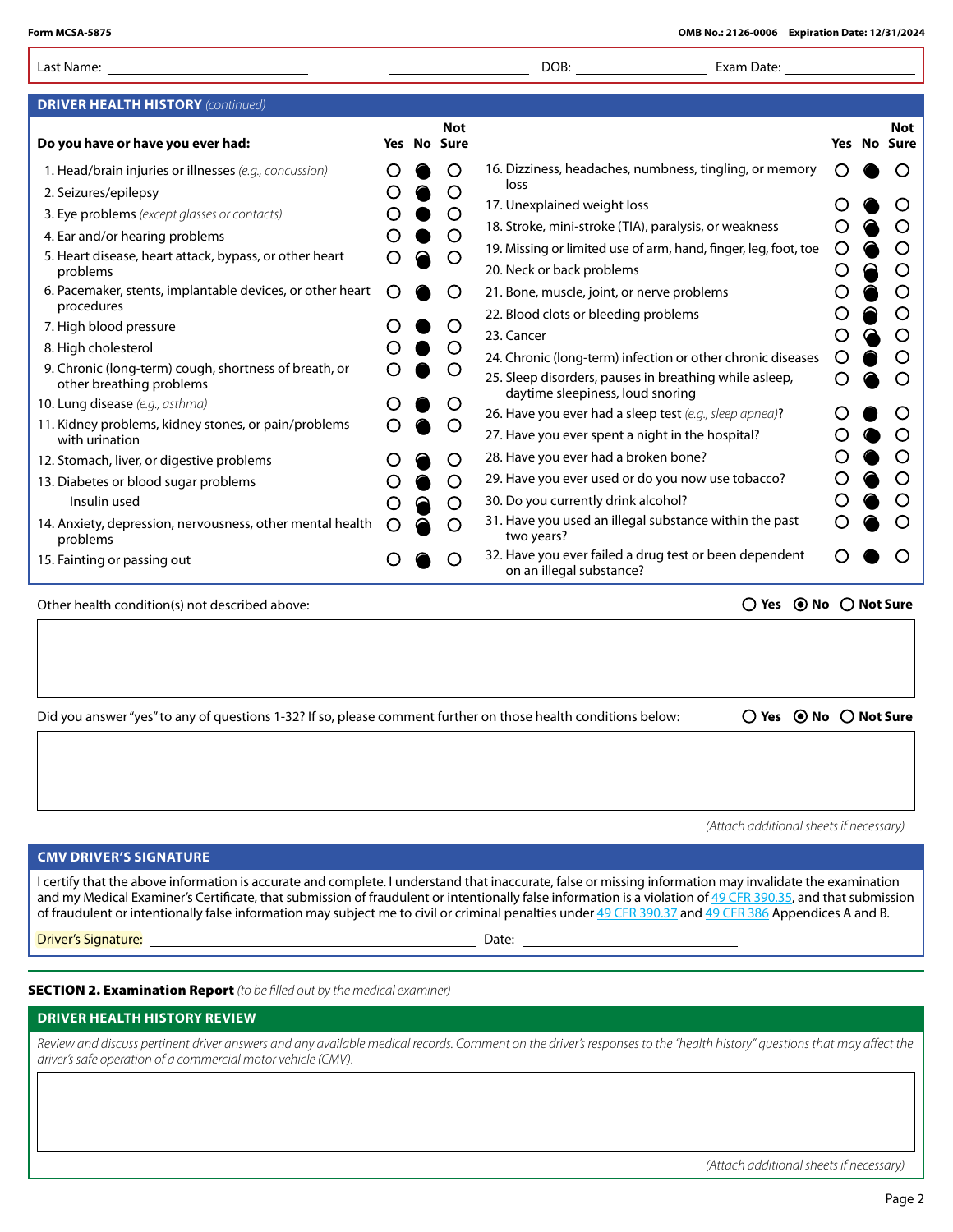| Form MCSA-5875                                                                                                                                                                                                                                                           |                |          |                                                                           |         |                                                                                                                                                                                                 |         |           |            | OMB No.: 2126-0006 Expiration Date: 12/31/2024 |
|--------------------------------------------------------------------------------------------------------------------------------------------------------------------------------------------------------------------------------------------------------------------------|----------------|----------|---------------------------------------------------------------------------|---------|-------------------------------------------------------------------------------------------------------------------------------------------------------------------------------------------------|---------|-----------|------------|------------------------------------------------|
| Last Name: The contract of the contract of the contract of the contract of the contract of the contract of the                                                                                                                                                           |                |          |                                                                           |         |                                                                                                                                                                                                 |         |           | Exam Date: |                                                |
| <b>TESTING</b>                                                                                                                                                                                                                                                           |                |          |                                                                           |         |                                                                                                                                                                                                 |         |           |            |                                                |
| Pulse Rate: National Assets                                                                                                                                                                                                                                              |                |          | Pulse rhythm regular: ● Yes ○ No                                          |         | Height: __ feet ___ inches Weight: ____ pounds                                                                                                                                                  |         |           |            |                                                |
| <b>Blood Pressure</b>                                                                                                                                                                                                                                                    |                | Systolic | <b>Diastolic</b>                                                          |         | <b>Urinalysis</b>                                                                                                                                                                               | Sp. Gr. | Protein   | Blood      | Sugar                                          |
| Sitting<br>Second reading<br>(optional)                                                                                                                                                                                                                                  |                |          |                                                                           |         | Urinalysis is required.<br>Numerical readings<br>must be recorded.                                                                                                                              | 10.10   | Neg (-)   | $Neg(-)$   | $Neg(-)$                                       |
| Other testing if indicated                                                                                                                                                                                                                                               |                |          |                                                                           |         | Protein, blood, or sugar in the urine may be an indication for further testing to<br>rule out any underlying medical problem.                                                                   |         |           |            |                                                |
| <b>Vision</b><br>Standard is at least 20/40 acuity (Snellen) in each eye with or without correction.<br>At least 70° field of vision in horizontal meridian measured in each eye. The use of<br>corrective lenses should be noted on the Medical Examiner's Certificate. |                |          |                                                                           |         | <b>Hearing</b><br>Standard: Must first perceive whispered voice at not less than 5 feet OR average<br>hearing loss of less than or equal to 40 dB, in better ear (with or without hearing aid). |         |           |            |                                                |
| <b>Acuity</b>                                                                                                                                                                                                                                                            | Uncorrected    |          | Corrected Horizontal Field of Vision                                      |         | Check if hearing aid used for test: $\Box$ Right Ear $\Box$ Left Ear $\blacksquare$ Neither                                                                                                     |         |           |            |                                                |
| Right Eye:<br>Left Eye:                                                                                                                                                                                                                                                  | 20/20<br>20/20 |          | 20/_______ Right Eye: <b>90</b> degrees<br>20/______ Left Eye: 90 degrees |         | <b>Whisper Test Results</b><br>Record distance (in feet) from driver at which a forced                                                                                                          |         |           |            | Right Ear Left Ear                             |
| <b>Both Eyes:</b>                                                                                                                                                                                                                                                        | 20/20          | 20/      |                                                                           | Yes No  | whispered voice can first be heard<br><b>OR</b>                                                                                                                                                 |         |           |            |                                                |
| Applicant can recognize and distinguish among traffic control<br>signals and devices showing red, green, and amber colors                                                                                                                                                |                |          |                                                                           | $\circ$ | <b>Audiometric Test Results</b><br><b>Right Ear:</b>                                                                                                                                            |         | Left Ear: |            |                                                |
| Monocular vision                                                                                                                                                                                                                                                         |                |          |                                                                           |         | 500 Hz<br>1000 Hz                                                                                                                                                                               | 2000 Hz | 500 Hz    | 1000 Hz    | 2000 Hz                                        |
| Referred to ophthalmologist or optometrist?                                                                                                                                                                                                                              |                |          |                                                                           |         |                                                                                                                                                                                                 |         |           |            |                                                |
| Received documentation from ophthalmologist or optometrist?                                                                                                                                                                                                              |                |          |                                                                           | $\circ$ | Average (right): ________________                                                                                                                                                               |         |           |            |                                                |

## **PHYSICAL EXAMINATION**

The presence of a certain condition may not necessarily disqualify a driver, particularly if the condition is controlled adequately, is not likely to worsen, or is readily amenable to treatment. Even if a condition does not disqualify a driver, the Medical Examiner may consider deferring the driver temporarily. Also, the driver should be advised to take the necessary steps to correct the condition as soon as possible, particularly if neglecting the condition could result in a more serious illness that might afect driving.

Check the body systems for abnormalities.

| <b>Body System</b> | Normal | Abnormal | <b>Body System</b>                         | Normal | Abnormal |
|--------------------|--------|----------|--------------------------------------------|--------|----------|
| 1. General         |        |          | 8. Abdomen                                 |        |          |
| 2. Skin            |        |          | 9. Genito-urinary system including hernias |        |          |
| 3. Eyes            |        |          | 10. Back/spine                             |        |          |
| 4. Ears            |        |          | 11. Extremities/joints                     |        |          |
| 5. Mouth/throat    |        |          | 12. Neurological system including reflexes |        |          |
| 6. Cardiovascular  |        |          | 13. Gait                                   |        |          |
| 7. Lungs/chest     |        |          | 14. Vascular system                        |        |          |

*Discuss any abnormal answers in detail in the space below and indicate whether it would a*f*ect the driver's ability to operate a CMV. Enter applicable item number before each comment.*

*(Attach additional sheets if necessary)*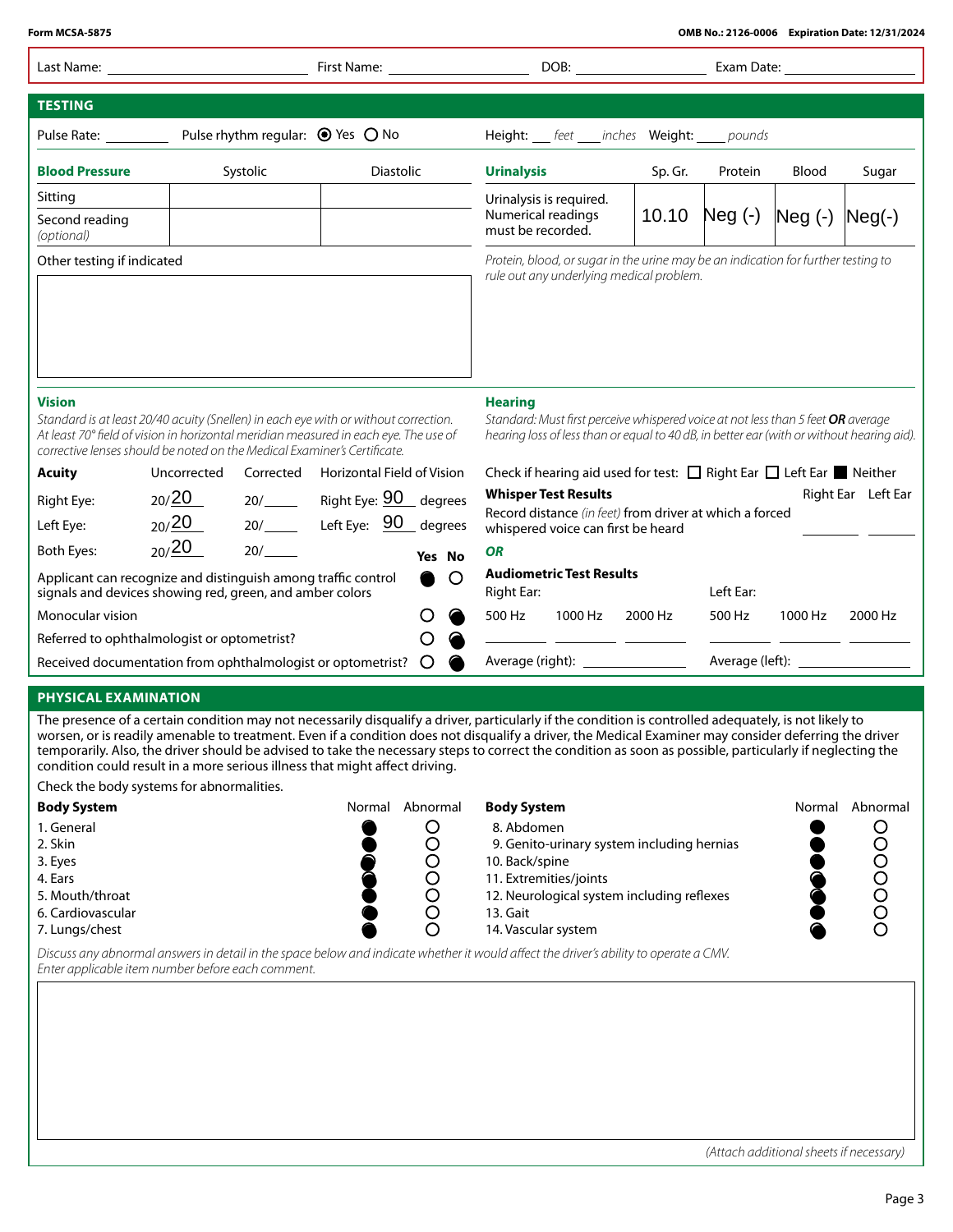| Please complete only one of the following (Federal or State) Medical Examiner Determination sections:                                                                                                                                                                                                                  |                                                                                                                                                                                                                                                    |  |                                                                                                 |  |  |  |  |  |
|------------------------------------------------------------------------------------------------------------------------------------------------------------------------------------------------------------------------------------------------------------------------------------------------------------------------|----------------------------------------------------------------------------------------------------------------------------------------------------------------------------------------------------------------------------------------------------|--|-------------------------------------------------------------------------------------------------|--|--|--|--|--|
| <b>MEDICAL EXAMINER DETERMINATION (Federal)</b>                                                                                                                                                                                                                                                                        |                                                                                                                                                                                                                                                    |  |                                                                                                 |  |  |  |  |  |
|                                                                                                                                                                                                                                                                                                                        | Use this section for examinations performed in accordance with the Federal Motor Carrier Safety Regulations (49 CFR 391.41-391.49):                                                                                                                |  |                                                                                                 |  |  |  |  |  |
|                                                                                                                                                                                                                                                                                                                        |                                                                                                                                                                                                                                                    |  |                                                                                                 |  |  |  |  |  |
|                                                                                                                                                                                                                                                                                                                        | Meets standards in 49 CFR 391.41; qualifies for 2-year certificate                                                                                                                                                                                 |  |                                                                                                 |  |  |  |  |  |
|                                                                                                                                                                                                                                                                                                                        |                                                                                                                                                                                                                                                    |  |                                                                                                 |  |  |  |  |  |
|                                                                                                                                                                                                                                                                                                                        | Driver qualified for: $\bigcirc$ 3 months $\bigcirc$ 6 months $\bigcirc$ 1 year $\bigcirc$ other (specify):                                                                                                                                        |  |                                                                                                 |  |  |  |  |  |
|                                                                                                                                                                                                                                                                                                                        | Wearing corrective lenses $\Box$ Wearing hearing aid $\Box$ Accompanied by a waiver/exemption (specify type):                                                                                                                                      |  |                                                                                                 |  |  |  |  |  |
|                                                                                                                                                                                                                                                                                                                        | □ Accompanied by a Skill Performance Evaluation (SPE) Certificate □ Qualified by operation of 49 CFR 391.64 (Federal)                                                                                                                              |  |                                                                                                 |  |  |  |  |  |
|                                                                                                                                                                                                                                                                                                                        | $\Box$ Driving within an exempt intracity zone (see 49 CFR 391.62) (Federal)                                                                                                                                                                       |  |                                                                                                 |  |  |  |  |  |
|                                                                                                                                                                                                                                                                                                                        |                                                                                                                                                                                                                                                    |  |                                                                                                 |  |  |  |  |  |
|                                                                                                                                                                                                                                                                                                                        |                                                                                                                                                                                                                                                    |  |                                                                                                 |  |  |  |  |  |
|                                                                                                                                                                                                                                                                                                                        |                                                                                                                                                                                                                                                    |  |                                                                                                 |  |  |  |  |  |
|                                                                                                                                                                                                                                                                                                                        |                                                                                                                                                                                                                                                    |  |                                                                                                 |  |  |  |  |  |
|                                                                                                                                                                                                                                                                                                                        |                                                                                                                                                                                                                                                    |  |                                                                                                 |  |  |  |  |  |
|                                                                                                                                                                                                                                                                                                                        | If the driver meets the standards outlined in 49 CFR 391.41, then complete a Medical Examiner's Certificate as stated in 49 CFR 391.43(h), as appropriate.                                                                                         |  |                                                                                                 |  |  |  |  |  |
|                                                                                                                                                                                                                                                                                                                        | I have performed this evaluation for certification. I have personally reviewed all available records and recorded information pertaining to this<br>evaluation, and attest that, to the best of my knowledge, I believe it to be true and correct. |  |                                                                                                 |  |  |  |  |  |
|                                                                                                                                                                                                                                                                                                                        |                                                                                                                                                                                                                                                    |  |                                                                                                 |  |  |  |  |  |
| Medical Examiner's Name (please print or type): Olga Aleksandrova M.D                                                                                                                                                                                                                                                  |                                                                                                                                                                                                                                                    |  |                                                                                                 |  |  |  |  |  |
|                                                                                                                                                                                                                                                                                                                        |                                                                                                                                                                                                                                                    |  | Medical Examiner's Address: 7491 Conroy Windermere Rd City: Orlando State: FL S zip Code: 32835 |  |  |  |  |  |
|                                                                                                                                                                                                                                                                                                                        | Medical Examiner's Telephone Number: (407) 717-4400 Date Certificate Signed: _______________________                                                                                                                                               |  |                                                                                                 |  |  |  |  |  |
| Medical Examiner's State License, Certificate, or Registration Number: ME137981<br><u>Denominative and the series of the series of the series of the series of the series of the series of the series of the series of the series of the series of the series of the series of the series of the series of the ser</u> |                                                                                                                                                                                                                                                    |  |                                                                                                 |  |  |  |  |  |
| $\blacksquare$ MD $\Box$ DO $\Box$ Physician Assistant $\Box$ Chiropractor $\Box$ Advanced Practice Nurse                                                                                                                                                                                                              |                                                                                                                                                                                                                                                    |  |                                                                                                 |  |  |  |  |  |
|                                                                                                                                                                                                                                                                                                                        | <b>Other Practitioner</b> (specify): <u>Contract Contract Contract Contract Contract Contract Contract Contract Contract Contract Contract Contract Contract Contract Contract Contract Contract Contract Contract Contract Contract </u>          |  |                                                                                                 |  |  |  |  |  |
| National Registry Number: 4683702421                                                                                                                                                                                                                                                                                   |                                                                                                                                                                                                                                                    |  | Medical Examiner's Certificate Expiration Date:                                                 |  |  |  |  |  |